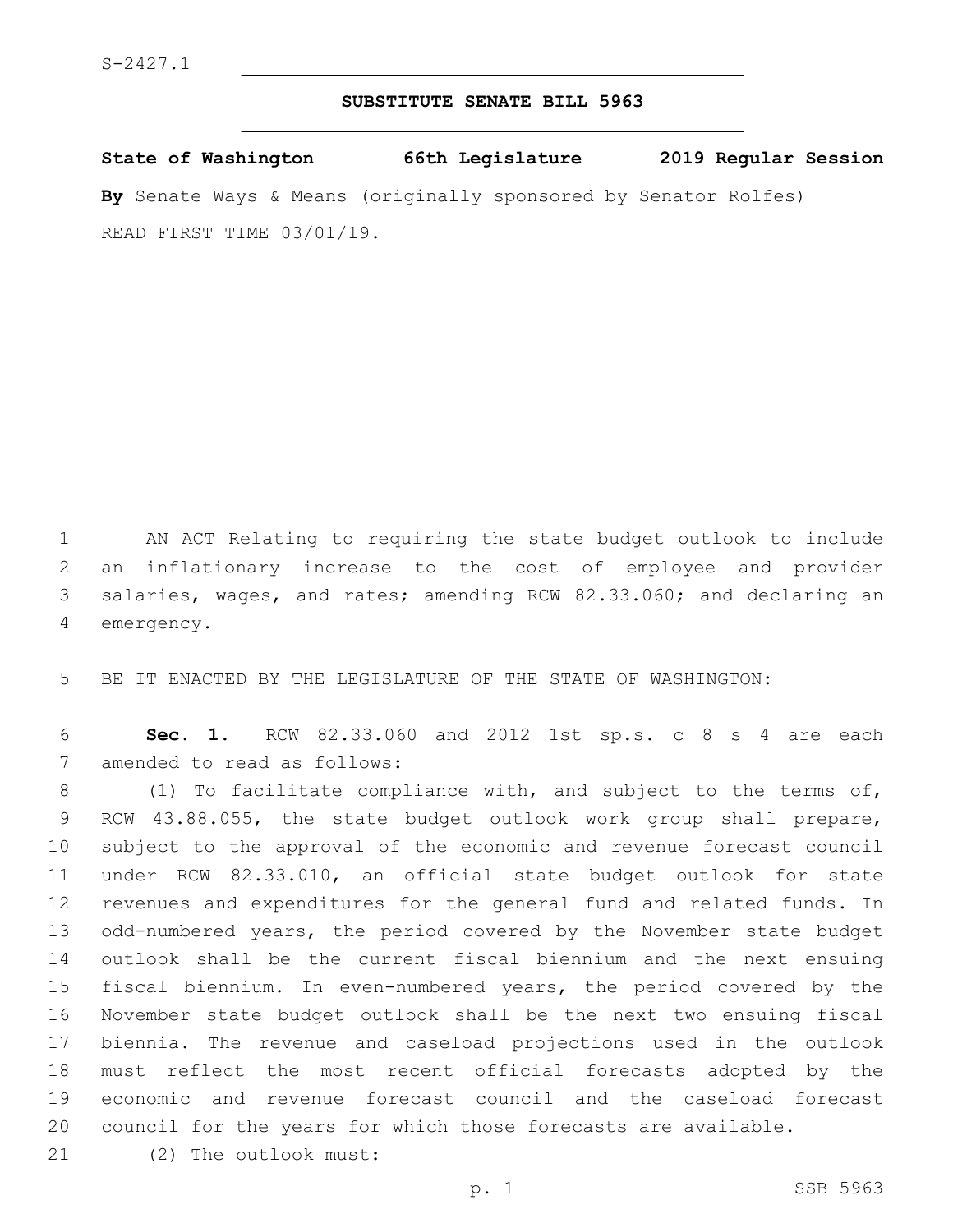(a) Estimate revenues to and expenditures from the state general fund and related funds. The estimate of ensuing biennium expenditures must include maintenance items including, but not limited to, continuation of current programs, forecasted growth of current entitlement programs, and actions required by law, including legislation with a future implementation date. Beginning in the 2019-2021 fiscal biennium, estimates of maintenance items for the ensuing biennium expenditures must also include an inflationary increase to salaries of public employees and wages and rates for providers considered employees solely for the purposes of collective 11 bargaining that is based on the implicit price deflator, compiled by the bureau of economic analysis, United States department of 13 commerce. Estimates of ensuing biennium expenditures must exclude policy items including, but not limited to, legislation not yet enacted by the legislature, collective bargaining agreements not yet approved by the legislature, and changes to levels of funding for employee salaries and benefits unless those changes are required by statute. Estimated maintenance level expenditures must also exclude costs of court rulings issued during or within fewer than ninety days before the beginning of the current legislative session;

 (b) Address major budget and revenue drivers, including trends 22 and variability in these drivers;

 (c) Clearly state the assumptions used in the estimates of baseline and projected expenditures and any adjustments made to those 25 estimates;

 (d) Clearly state the assumptions used in the baseline revenue estimates and any adjustments to those estimates; and

 (e) Include the impact of previously enacted legislation with a 29 future implementation date.

 (3) The outlook must also separately include projections based on the revenues and expenditures proposed in the governor's budget documents submitted to the legislature under RCW 43.88.030.

 (4) The economic and revenue forecast council shall submit state budget outlooks prepared under this section to the governor and the members of the committees on ways and means of the senate and house of representatives, including one copy to the staff of each of the 37 committees, as required by this section.

 (5) Each January, the state budget outlook work group shall also prepare, subject to the approval of the economic and revenue forecast council, a state budget outlook for state revenues and expenditures